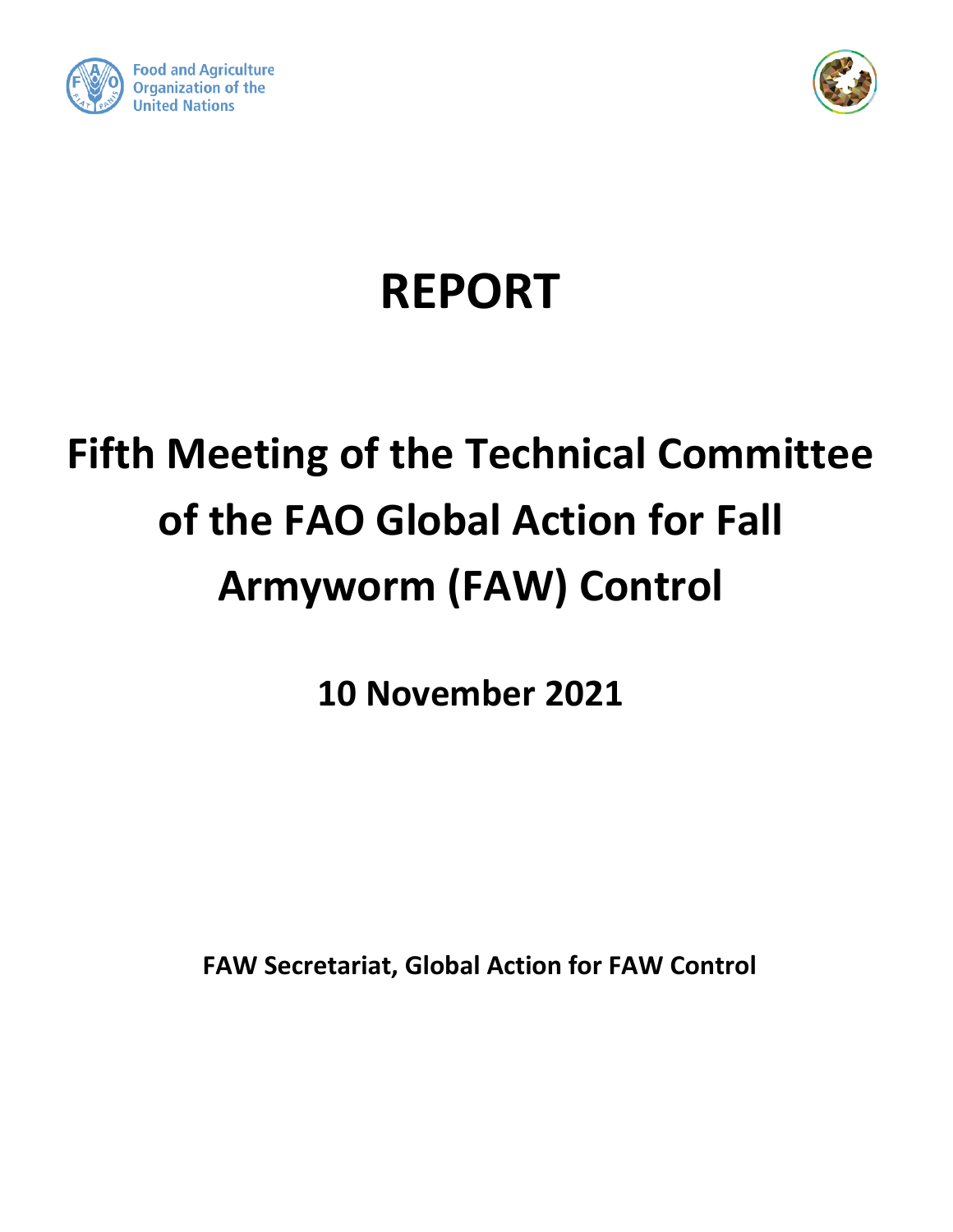### **Contents**

| 1.                                      | <b>Welcome Remarks</b>                                                        | 1              |
|-----------------------------------------|-------------------------------------------------------------------------------|----------------|
| 2.                                      | <b>Adoption of the Agenda</b>                                                 | 1              |
| 3.                                      | <b>Global Action Achievements and the Way Forward</b>                         | 1              |
| 4.                                      | Field Data and Analysis Platform for technology evaluation and demonstrations | $\overline{2}$ |
| 5.                                      | <b>Global Impact Study: Framework and the Way for Contributions</b>           | 3              |
| 6.                                      | <b>General Discussion</b>                                                     | 4              |
| 7.                                      | <b>Concluding Remarks</b>                                                     | 5              |
|                                         | <b>Appendix 1: Meeting Agenda</b>                                             | 6              |
| <b>Appendix 2: List of participants</b> |                                                                               | 7              |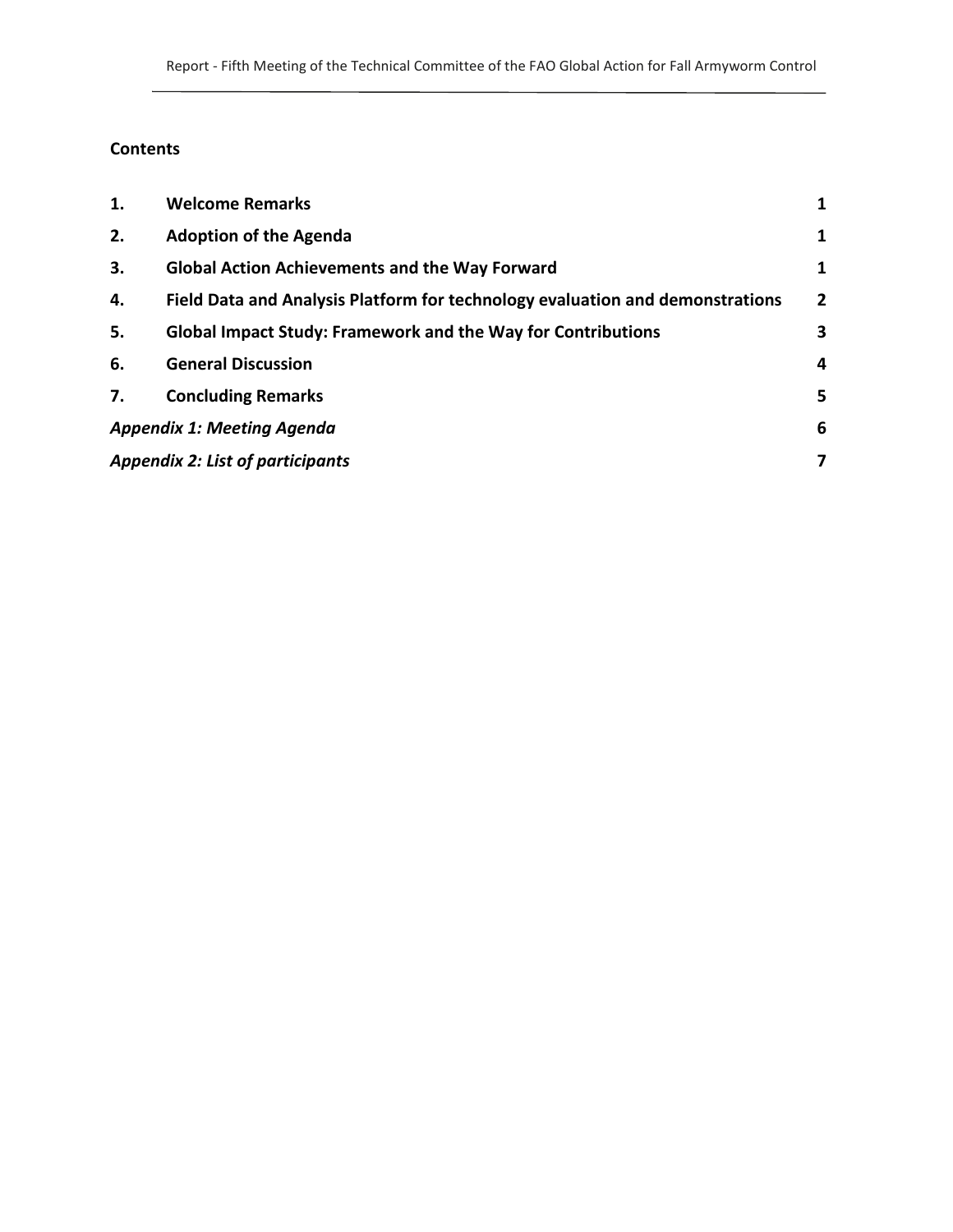#### **1. Welcome Remarks**

- <span id="page-2-0"></span>*[1]* The Executive Secretary of the Fall Armyworm (FAW) Secretariat and Director of the Plant Production and Protection Division (NSP) Mr Jingyuan Xia welcomed the 42 participants, including observers and members of the Technical Committee (TC). Mr Xia noted the need to make up for time lost in the work of the Global Action for Fall Armyworm (GA) due to the COVID-19 pandemic. As moderator of the meeting, he welcomed a new member to the TC, Mr Neil Hausmann, Senior Program Officer, Bill & Melinda Gates Foundation.
- *[2]* The Chairperson of the Technical Committee, Mr Robert Bertram, opened the meeting by welcoming all participants, and expressed appreciation for their commitment to mitigate the damage due to fall armyworm (FAW). He reiterated the importance of continued work to understand the severity of the pest on the ground, and of collecting and sharing information on the pest's ecology, impact and management in order to advise the Steering Committee (SC). It is also important to learn lessons from the GA and how it might apply to confronting other invasive pests.
- *[3]* Mr Bertram also congratulated TC member David Hughes from Pennsylvania State University on receiving new funding under the Feed the Future Innovation Lab for Current and Emerging Threats to Crops. The lab will serve as a venue for a broad coalition of experts from around the world to collaborate on novel approaches to monitor, predict and combat current and emerging threats to crops with a focus on West Africa, East and Southern Africa, South and Southeast Asia and Central America.

#### <span id="page-2-1"></span>**2. Adoption of the Agenda**

<span id="page-2-2"></span>*[4]* Mr Bertram presented the agenda, which was adopted.

#### **3. Global Action Achievements and the Way Forward**

- *[5]* Mr Buyung Hadi, FAO Agricultural Officer and Coordinator of the FAW Secretariat, provided a report on the global implementation of the GA. Fall armyworm is now being reported in 77 countries around the world. FAW is still being reported primarily in maize crops but has also been reported on sugar cane in Asia, as well as sorghum and ginger crops in Africa and South Asia, respectively. Its negative impacts include yield losses worth an estimated USD 9.4 billion per year in Africa.
- *[6]* In response, the FAW Secretariat has been coordinating work across three regions and eight geographic zones with a demonstration or hub country in each geographic zone as well as 54 'pilot' or scale-up countries. Work plans are being finalized, integrated pest management (IPM) packages are being developed, and fieldwork and capacity development is underway.
- *[7]* Key outputs of the GA include advancements in forecasting, particularly in monitoring and early warning systems in China. China's Monitoring and Early Warning System<sup>1</sup> involves 27 provinces; incorporating FAW population monitoring, forecasts and management; with risk predictions provided weekly that are actionable at field level. At the field scale, Fall Armyworm Monitoring and Early Warning System (FAMEWS) application has been

 $\overline{a}$ 

<sup>&</sup>lt;sup>1</sup> [www.ccpmis.org.cn](http://www.ccpmis.org.cn/)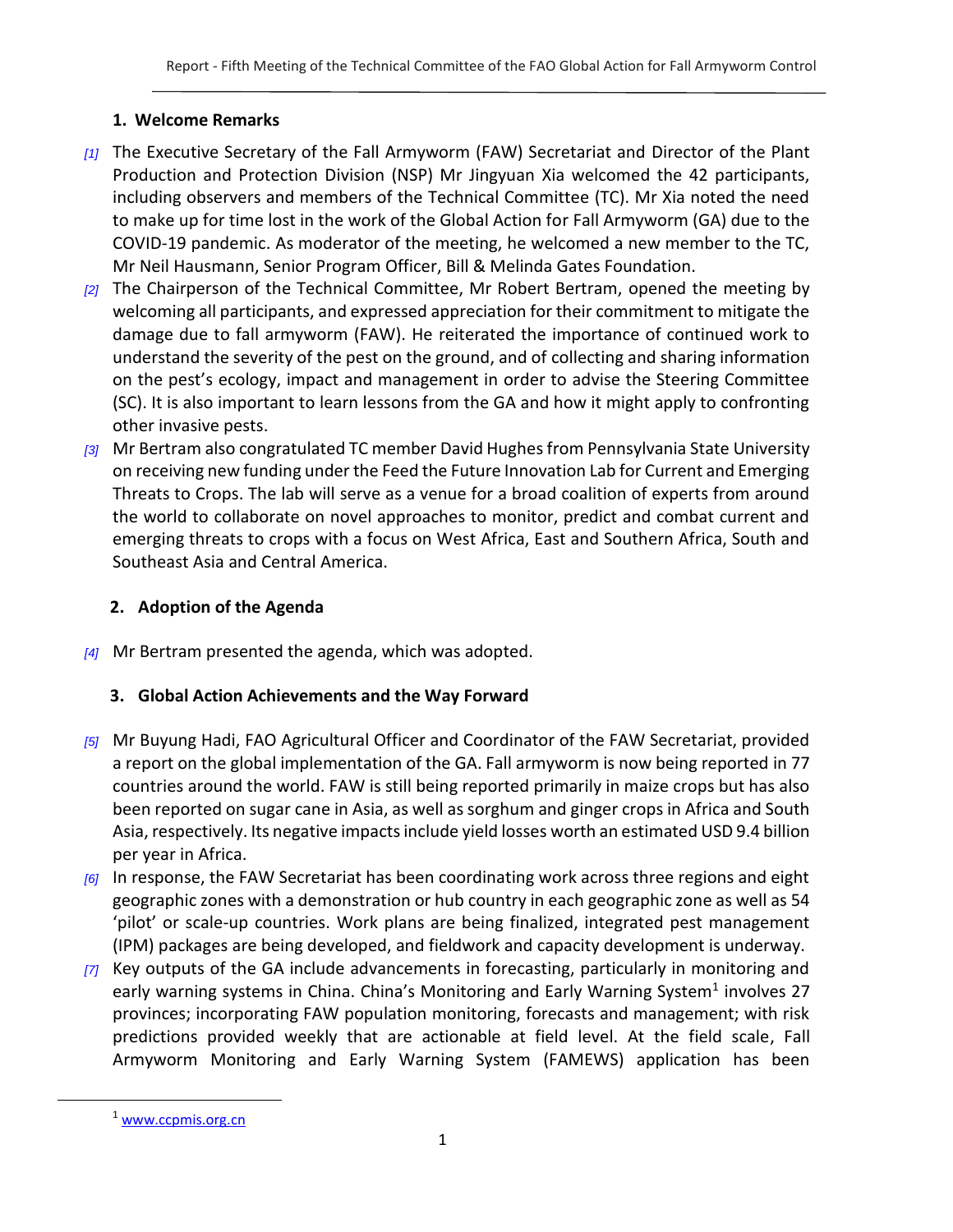downloaded more than 5 000 times. Some 64 countries are using the application with total records of 61 596 FAW scouting and traps data. The data are visualized on both FAW and Hand-in-Hand (HiH) platforms in near-real time. Another key output relates to IPM capacity development through publications including global and regional training webinars, offered with support of TC members; some 10 training webinars with over 1 500 participants have been held; General Guidelines to Develop Regional IPM Strategy for FAW<sup>2</sup> have been produced; as well as FAW IPM guides<sup>3</sup> written and published in Arabic. Farmer field schools (FFS) and extension training has developed 400 FFS master trainers and over 15 300 FFS facilitators trained on FAW management in over 30 countries; and over 14 800 extension agents trained on FAW management.

- *[8]* The eight demonstration countries are finalizing regional IPM strategies with their respective pilot countries and have started implementing their national work plans. Eight national task forces have been established in the demonstration countries, linking ministries of agriculture with research institutions and private sector work on IPM.
- *[9]* Total acreage infested by FAW as well as country-estimated yield losses caused by FAW were reduced in some demonstration and pilot countries during 2019 and 2020, an overall positive trend. Research also showed potential outcomes that include better yields and increased profitability, particularly if biopesticide-based IPM packages can be scaled up. Additionally, IPM packages are leading to reduced use of high-risk pesticides and increased activities of natural enemies in the field scale.
- *[10]* Increased training is another positive outcome, contributing to increased social benefits at local and regional levels. Potential social benefits of the GA include increased farmer capacities flowing from increased capacities of FFS facilitators and extension agents. In addition, coordination, institutional and technical capacities are raised at national, geo-zone and regional levels. Challenges include COVID-19-restrictions on travel, as well as continued FAW expansion across the globe. The way forward includes possible extension of the GA to 2023 and strengthening surveillance and IPM capacities across the countries.

#### <span id="page-3-0"></span>**4. Field Data and Analysis Platform for technology evaluation and demonstrations**

*[11]* Mr Rhett Harrison of World Agroforestry (ICRAF) described a 'Global Field Data and Analysis Platform' for agroecological technology evaluation, an idea that foresees a global trial on various IPM tactics across a diverse set of sites using standardized protocols. The basic module includes four treatments, conservation agriculture and intercropping, on-farm or onstation. Optional modules included: (i) additional intercrops; (ii) sorghum; (iii) large plots; (iv) local plant spacing; (v) and high/low tree cover. Additional treatments (non-factorial) would include pesticides, biopesticides, cultural practices and FAW tolerant varieties. Mr Harrison described the research team and research sites being used in Zambia, and outlined the data platform that is used. Data collection information includes site/farm registration, planting details, costs of production, scouting at three, six and nine weeks, parasitism, pitfall traps and pheromone trap captures, intercrop and maize harvests, socio-economic impacts and pest control strategies.

 $\overline{a}$ 

<sup>2</sup> <https://doi.org/10.4060/cb7549en>

<sup>3</sup> <https://www.fao.org/3/cb7104ar/cb7104ar.pdf>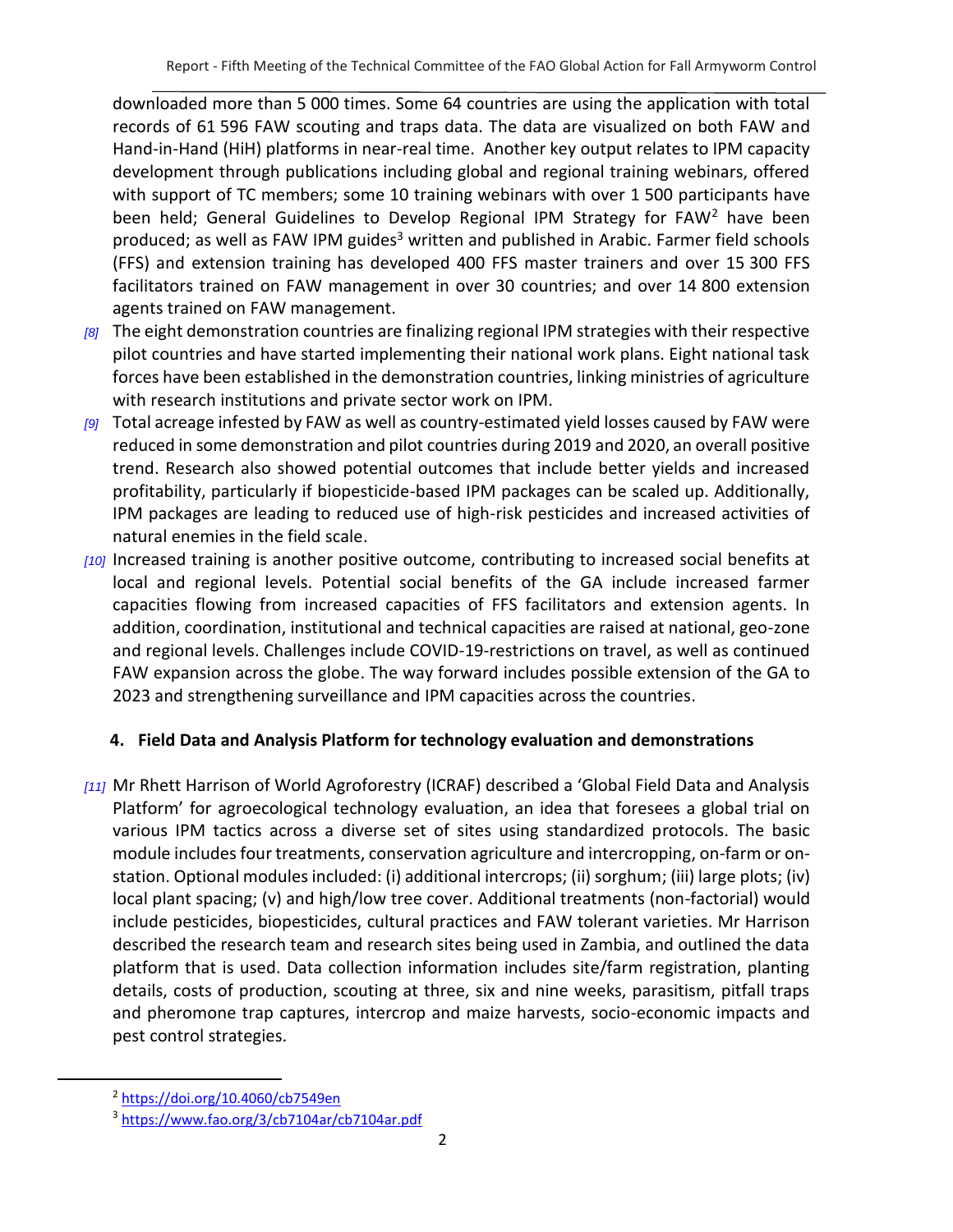#### <span id="page-4-0"></span>**5. Global Impact Study: Framework and the Way for Contributions**

- *[12]* Ms Frances Williams of the Centre for Agriculture and Bioscience International (CABI) outlined the Global Impact Study. Increasing evidence shows that the FAW invasion is causing significant maize yield losses, reduced incomes, food insecurity, as well as intensification of pesticide use and associated health problems. The impact study aims to document changes in FAW's impacts in two GA target countries – India and Kenya – and describe the GA's contributions to these changes. It will be conducted by CABI in collaboration with TC members, GA partners and the FAW Secretariat. Research questions will include: How have the FAW yield losses and farmer practices to manage FAW changed over time between 2018 (or earlier where possible) and 2022 in Kenya and one state in India? What are the socio-economic impacts of these changes? What kinds of interventions have the GA and its partners introduced in Kenya and India from 2018 to 2022? How have these interventions contributed to the observed changes in yield losses and farmers practices?
- *[13]* Quantitative data will be collected, including farm household surveys in India and Kenya. Electronic surveys will be conducted in 2022 at the end of the main maize production seasons. Between 500 and 800 maize-growing households will be interviewed in India and Kenya, respectively. Criteria to be used in selecting study regions will include major maize production zones, severity of FAW infestation and location of GA demonstration plots. Final study locations will be determined after discussions with the FAW Secretariat and national task force. The collected survey data will be used to understand the changes in FAW management practices, as well as the yield loss and socio-economic impacts of FAW and its management.
- *[14]* Methods to be used include estimating changes in FAW-induced yield losses and farmer practices and requires baseline information (a key challenge). Potential sources of baseline information include: existing CABI datasets from Kenya and India; GA partner data sets, where available; earlier literature; farmer recall of pre-GA situation, to be captured in surveys conducted in 2022 in Kenya and India. The study will follow rigorous approaches that have been used in studies by CABI, the International Maize and Wheat improvement Center (CIMMYT), and the International Centre of Insect Physiology and Ecology (icipe). Additionally, comparisons will be made of outcome indicators of FAW-affected and unaffected plots/households, while controlling for potential confounding factors within a regression framework.
- *[15]* Outcome indicators will be tested through quantitative methods; adoption of promoted technologies for the sustainable management of FAW; farmer estimated maize yield loss; socio-economic indicators, including net income from maize production; a Food Insecurity Experience Scale (FIES); rational use of pesticides, such as types of pesticides used, frequency of pesticide sprays, use of personal protective equipment. Qualitative data will include approximately 15 in-depth key informant interviews in Kenya and India to identify observed changes and assess how the GA, and partners' actions, have contributed to observed changes. Key informants will be identified through discussions with FAO and GA partners,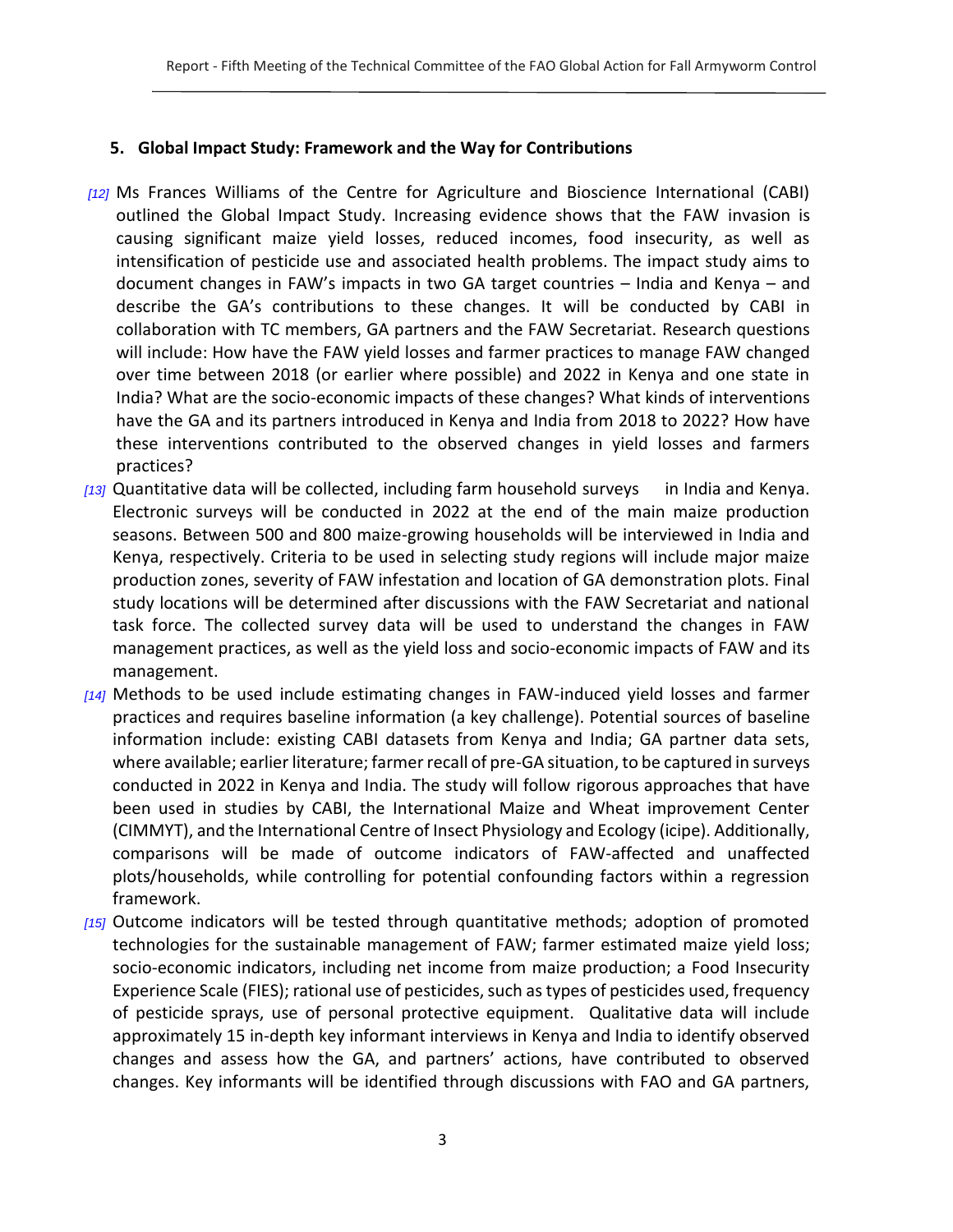and Sprockler<sup>4</sup> will be used for additional interviews to understand perceived causes of change.

*[16]* CABI's timeline foresees feedback on an assessment framework by the end of 2021; key informant interviews and Sprockler inquiry from April to June 2022; household surveys in September to October 2022 and a draft report in December 2022.

#### <span id="page-5-0"></span>**6. General Discussion**

- *[17]* Mr Xia opened the general discussion by asking members of the TC to consider what has been the major positive results of the GA and what the major challenges are facing the GA, particularly from the technical perspective. Similarly, what would TC members suggest should be raised during the upcoming SC meeting on 24 November 2021, especially in preparing for 2022 and a possible extension of the GA.
- *[18]* Mr Prasanna Bodhuppalli from the International Maize and Wheat Improvement Center (CIMMYT) made a request for greater clarity on economic data and a robust data set on FAW damage to crops other than maize. It was agreed that further studies are needed.
- *[19]* Mr Bertram asked for information concerning how effective the GA is at reaching women farmers and if any assessments are being done concerning major food safety issues such as aflatoxin and its impact on human health and livestock. Mr Hadi said that farmer field schools (FFS) are the key method used to reach farmers on the ground and it has institutionalized women as members and trainers – thus ensuring women are equally involved. Mr Xia asked that data on women participation be collected from the demonstration countries. Ms Williams noted the input that reduction in yield quality, such as aflatoxin contamination associated with FAW feeding on maize ears, should be considered in the impact study.
- *[20]* Mr Hughes said that an integrated package was being developed for maize at the Innovation Lab at Penn State University. He described plans that include intercropping with maize to improve soil health and investigating pathogens in maize. He added that climate change remained a huge problem, particularly with water shortages and drought that compound problems, such as insect pests like FAW.
- *[21]* Ms May-Guri Saethre of the Norwegian Agency for Development Cooperation (NORAD) suggested that future discussions should include the question of whether to integrate the GA's procedures and plan with regard to FAW into larger programmes that deal with multiple other threats and the broader impact on food security.
- *[22]* Mr Bertram reiterated the need to think about what aspects of the GA are worth building on in a structural and systemic way to help manage other emerging threats.
- *[23]* Mr Bertram also suggested the importance of reviewing the IPM technology table included in the General Guidelines to Develop Regional IPM Strategy for FAW as new evidence and technologies have emerged in the last year. Together with the support of a technology evaluation and the impact study on FAW and the GA, a review of the technology table should be a part of the TC work programme for the next year.

 $\overline{a}$ 

<sup>4</sup> [www.sprockler.com](http://www.sprockler.com/)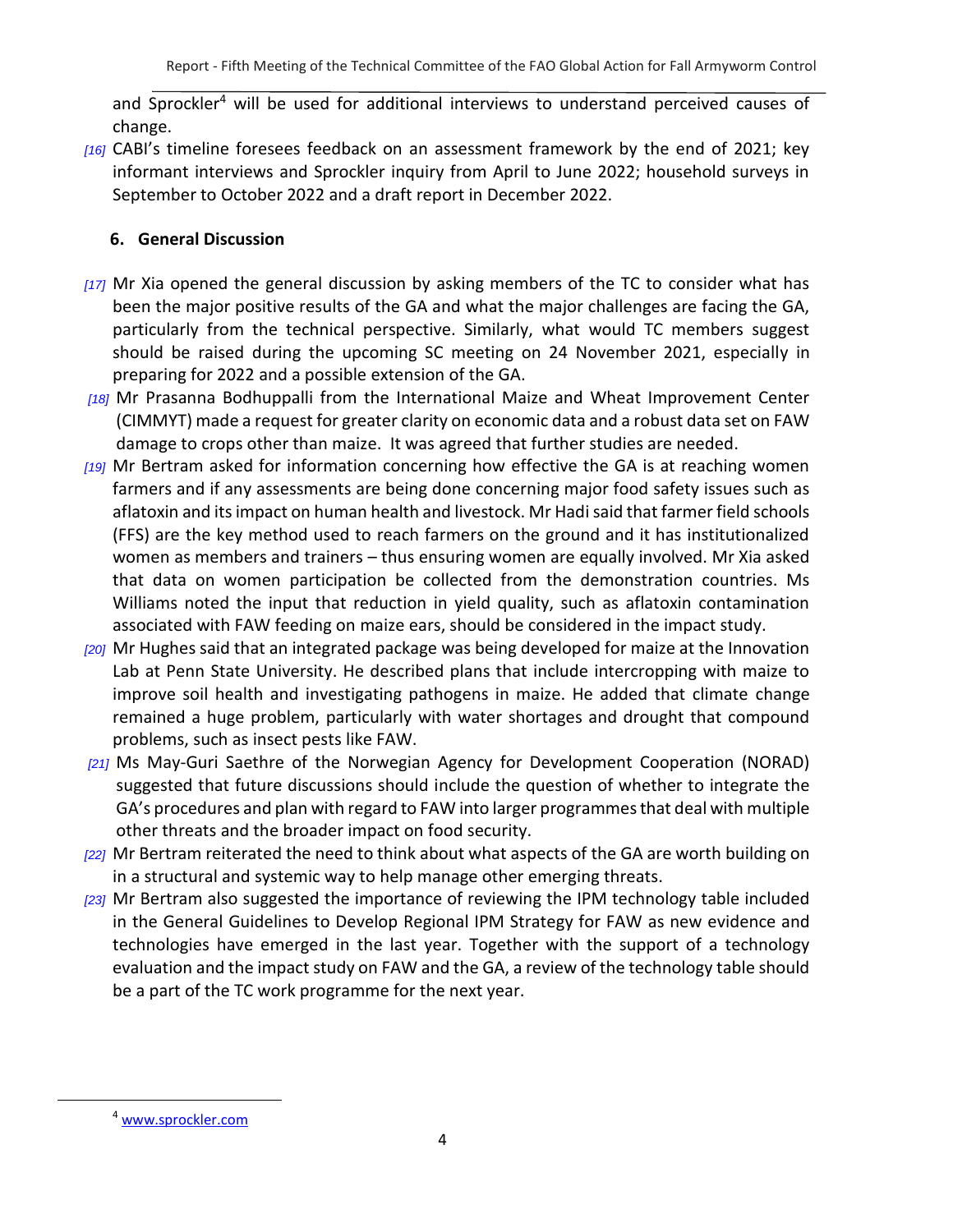#### <span id="page-6-0"></span>**7. Concluding Remarks**

*[24]* Mr Xia summarized the meeting thus:

The highlights of the **GA achievements** between 2019 and 2021 include:

- Globally-vetted **General Guidelines for Developing Regional IPM Strategy**, written together with the TC.
- **Prevention and Preparedness Guidelines**, written together with the TC.
- **Coordination mechanisms** at multiple levels, including global, regional, geographic zone, national and farmer field levels, leaving no one behind.

*[25]* The main **outputs** of the GA between 2019-2021 include:

- **Forecasting and early warning**: the migration monitoring and early warning system is functioning in China for landscape scale monitoring and early warning; and FAMEWS is functional for field scale scouting in all three target regions.
- **Control**: Some demonstration countries reported national level yield losses below 5 percent, well within the goal of the GA.
- **Prevention and preparedness:** The GA disseminated Prevention and Preparedness Guidelines to help slow down the spread and prepare countries for the eventuality (in some countries) of FAW introduction.

*[26]* **The ways forward** for the GA in 2022:

- It is important to continue efforts to **increase awareness among decision makers** that FAW still poses a problem in reducing yield.
- **Increasing farmers' capacities** is paramount to boost adoption of various technologies.
- **Scaling up technologies** for prevention, forecasting and IPM to be conducted in 2022, especially through field demonstrations.
- **Technical support is needed** in all these efforts. The GA welcomes all TC members to contribute in all demo and pilot countries.

*[27]* Immediate **take home messages** for the TC from the meeting include:

- The TC will **give a report at the SC meeting,** conveying the discussions from this meeting, including the need for GA extension and possible scope expansion, as well as describing the two technical initiatives.
- The initiative on **globally standardized protocols, data collection tools and data platform for technology evaluation** is very important. A presentation from the World Agroforestry Centre (ICRAF) is requested for the annual meetings with demonstration countries in December 2021 to obtain buy-in from countries and get the initiative off the ground in January 2022. ICRAF will continue to lead the initiative in 2022 in collaboration with National Task Forces and TC members.
- The initiative to set up an **impact study** is extremely important for to get feedback on the TC efforts and to support resource mobilization efforts. CABI was asked to take the lead on this while coordinating with all National Task Forces and TC members.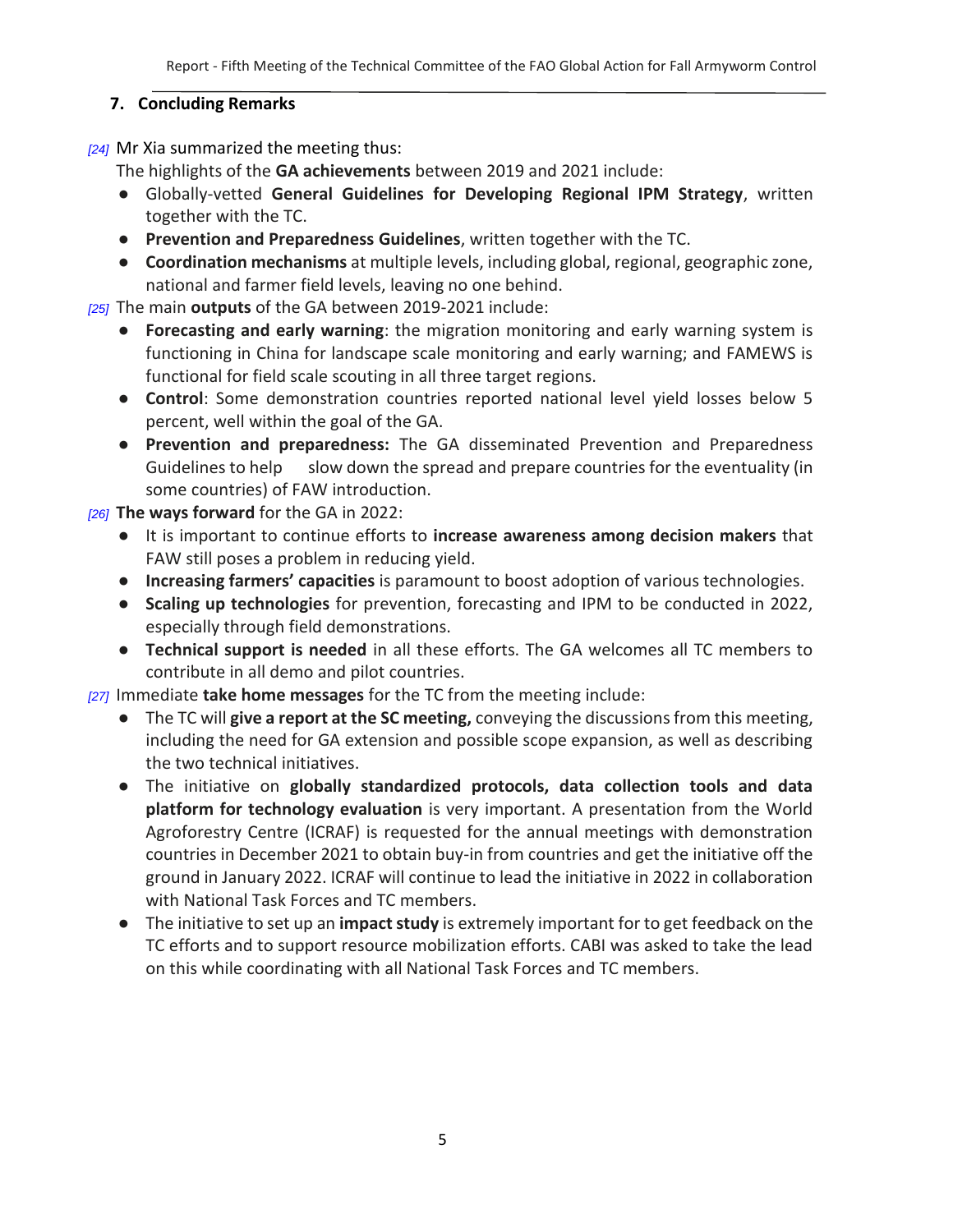#### <span id="page-7-0"></span>*Appendix 1: Meeting Agenda*

|                         | <b>AGENDA ITEMS</b>                                                                           | <b>DOCUMENTS</b>        | <b>PRESENTER</b>                                                                                | <b>PROPOSED</b><br><b>TIME</b> |
|-------------------------|-----------------------------------------------------------------------------------------------|-------------------------|-------------------------------------------------------------------------------------------------|--------------------------------|
| $\mathbf{1}$            | <b>Welcome Remarks</b>                                                                        |                         | Mr Robert BERTRAM                                                                               | 10 minutes                     |
|                         |                                                                                               |                         | TC Chairperson, and USAID<br><b>Chief Scientist</b>                                             |                                |
| $\overline{2}$          | <b>Adoption of Agenda</b>                                                                     | 01_GA-5thTC_Nov 2021    |                                                                                                 | 5 minutes                      |
| $\overline{\mathbf{3}}$ | <b>Global Action</b><br><b>Achievements and</b>                                               | <b>PPT Presentation</b> | Mr Buyung HADI<br>Agricultural Officer                                                          | 15 minutes                     |
|                         | <b>Ways Forward</b>                                                                           |                         | <b>FAW Secretariat</b>                                                                          |                                |
| $\overline{\mathbf{4}}$ | <b>Field Data and Analysis</b><br>Platform for technology<br>evaluation and<br>demonstrations | <b>PPT Presentation</b> | Mr Rhett HARRISON<br><b>ICRAF</b>                                                               | 15 minutes                     |
| 5                       | <b>Global Impact Study:</b><br>Framework and the Way<br>for Contribution                      | <b>PPT Presentation</b> | <b>Ms Frances WILLIAMS</b><br>CABI                                                              | 15 minutes                     |
| 6                       | <b>General Discussion</b>                                                                     |                         |                                                                                                 | 45 minutes                     |
| $\overline{7}$          | <b>Concluding Remarks</b>                                                                     |                         | Mr Jingyuan XIA<br><b>Executive Secretary</b><br>of FAW Secretariat, and<br><b>NSP Director</b> | 10 minutes                     |

The meeting was moderated by Mr Jingyuan XIA, Executive Secretary of FAW Secretariat, and Director of the Plant Production and Protection Division (NSP)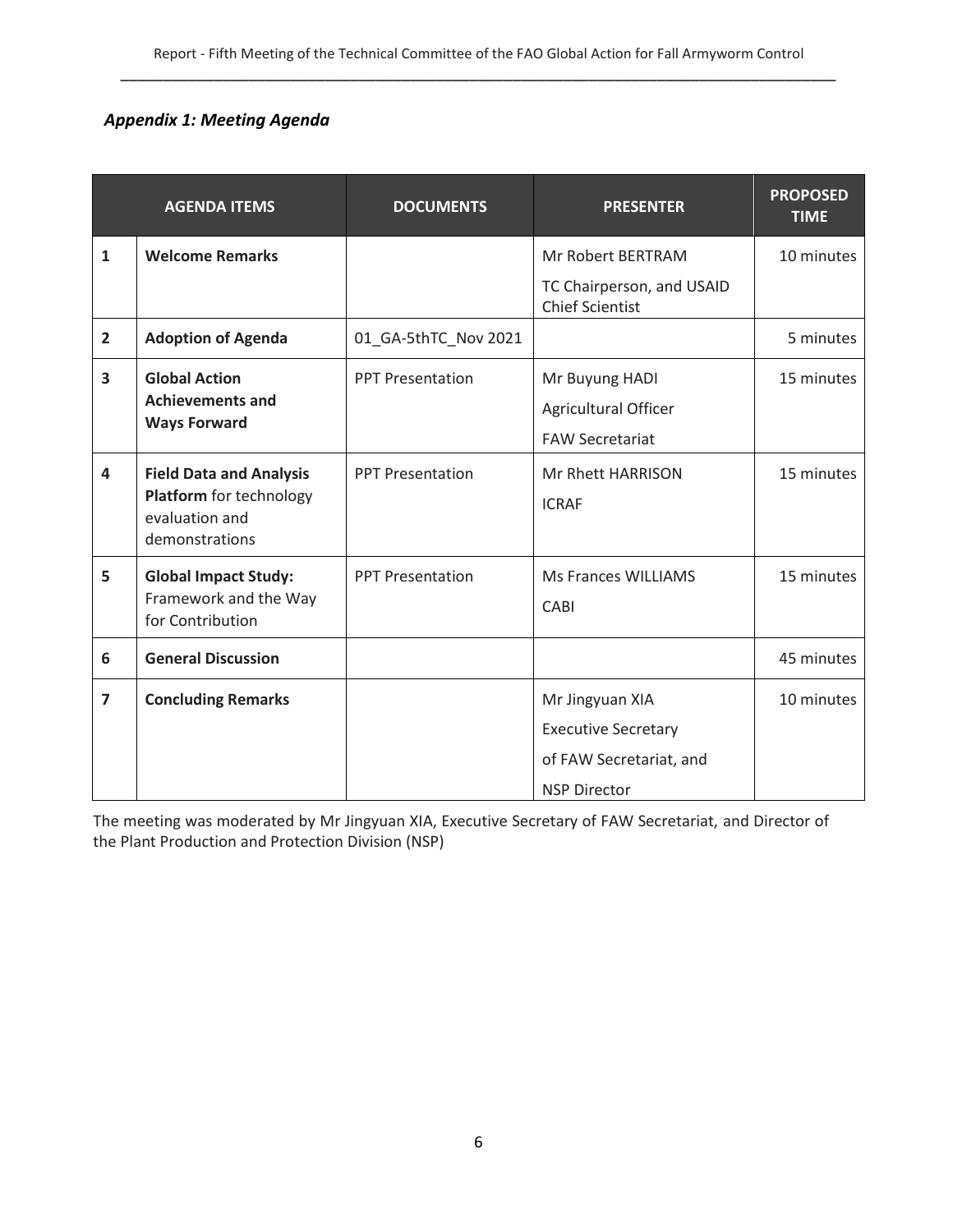### *Appendix 2: List of participants*

<span id="page-8-0"></span>

|     | <b>Name</b>                                                                                                | <b>Organization name, Address</b>                                                                                                                                              |
|-----|------------------------------------------------------------------------------------------------------------|--------------------------------------------------------------------------------------------------------------------------------------------------------------------------------|
| 1.  | Mr Robert Bertram<br>Chief Scientist,<br>Chairperson of the Technical                                      | United States Agency for International<br>Development (USAID), Washington, D.C., United<br><b>States of America</b>                                                            |
| 2.  | Committee<br>Mr Jingyuan Xia<br>Director NSP                                                               | FAO Plant Production and Protection Division<br>(NSP)                                                                                                                          |
| 3.  | Mr BM. Prasanna<br>Director of CIMMYT's Global Maize<br>Program and the CGIAR Research<br>Program on Maize | International Maize and Wheat improvement<br>Center (CIMMYT), Mexico                                                                                                           |
| 4.  | Mr Malick Ba<br>Country Representative - Niger, West &<br>Central Africa Program                           | International Crops Research Institute for the<br>Semi-Arid Tropics (ICRISAT), Niger                                                                                           |
| 5.  | <b>Ms Frances Williams</b><br><b>Global Monitoring and and Evaluation</b><br>Manager                       | Centre for Agriculture and Bioscience<br>International, Kenya                                                                                                                  |
| 6.  | Ms Roma Gwynn<br>Vice-President                                                                            | IBMA International Bio-pesticides Manufacturers<br>Association, Brussels, Belgium                                                                                              |
| 7.  | Mr Johnnie van den Berg<br>Professor; Program Manager:<br><b>Integrated Pest Management</b>                | North-West University, South Africa                                                                                                                                            |
| 8.  | Ms Vera Ros<br><b>Assistant Professor</b>                                                                  | Wageningen University & Research, Wageningen,<br>Netherlands                                                                                                                   |
| 9.  | Ms Sheila Willis<br><b>Head of International Programmes</b>                                                | Pesticide Action Network (PAN UK), Brighton,<br>United Kingdom                                                                                                                 |
| 10. | Mr Chris Dale<br><b>Assistant Director</b>                                                                 | Plant Health Surveillance and Diagnostics<br>Program, Plant Health Policy Branch, Biosecurity<br>Plant Division Australian Department of<br>Agriculture, Water and Environment |
| 11. | Mr Emmanuel Okogbenin<br><b>Director of Technical Operations</b>                                           | African Agricultural Technology Foundation,<br>Nairobi, Kenya                                                                                                                  |
| 12. | Mr Georg Goergen<br>Entomologist / Biocontrol Specialist                                                   | International Institute of Tropical Agriculture<br>(IITA), Benin                                                                                                               |
| 13. | <b>Mr Rhett Harrison</b><br>Tropical Forest Ecologist &<br><b>Conservation Biologist</b>                   | International Centre for Agroforestry Research<br>(ICRAF), Zambia                                                                                                              |
| 14. | Mr David Hughes<br>Associate Professor of Entomology and<br>Biology                                        | Penn State University, Pennsylvania, United<br><b>States of America</b>                                                                                                        |
| 15. | Mr Andy Ward<br><b>Stewardship Director</b>                                                                | Crop Life International, Brussels, Belgium                                                                                                                                     |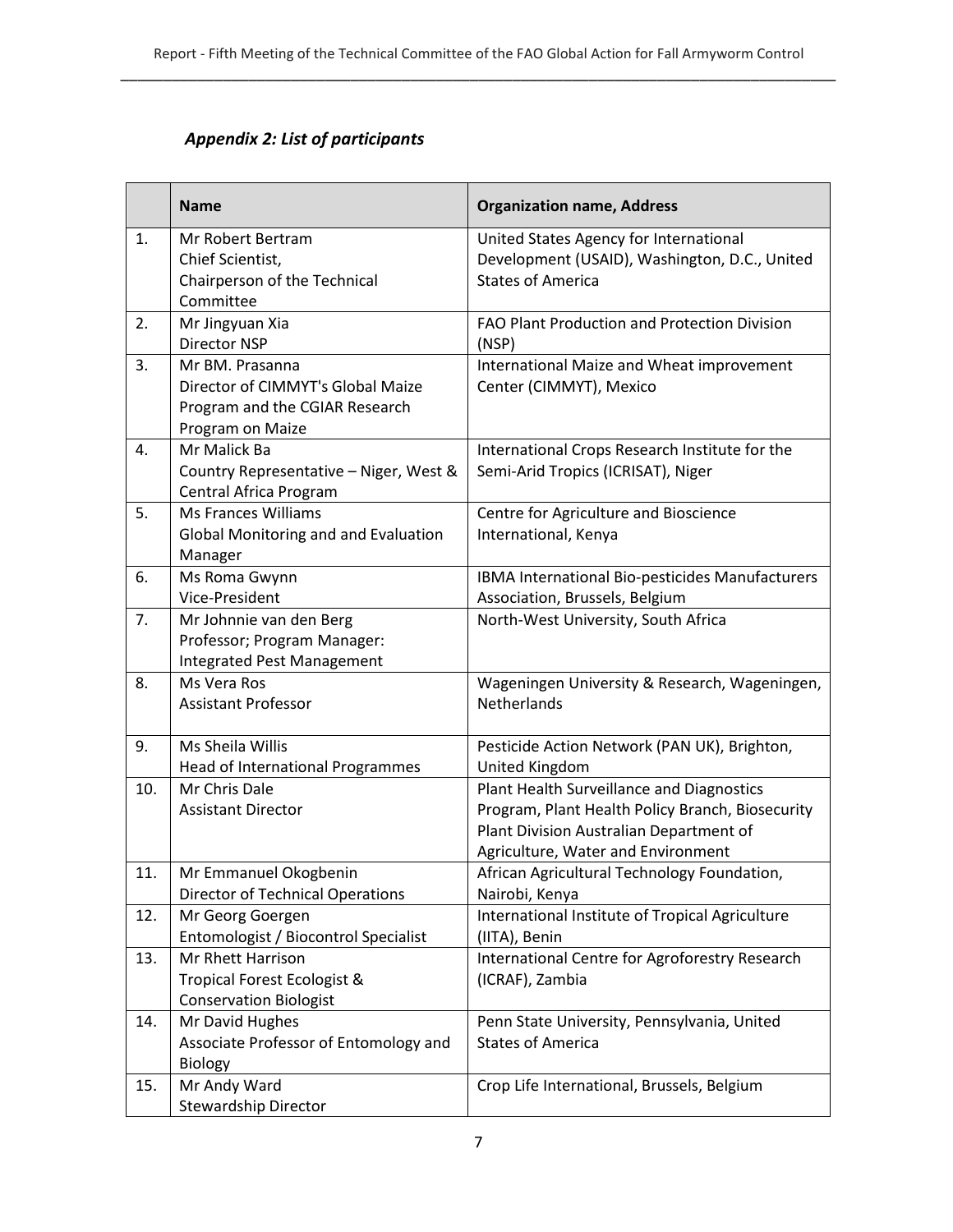| 16. | Mr Neil Hausmann                                                                             | <b>Bill &amp; Melinda Gates Foundation</b>                                                                                                   |
|-----|----------------------------------------------------------------------------------------------|----------------------------------------------------------------------------------------------------------------------------------------------|
|     | Senior Program Officer                                                                       |                                                                                                                                              |
| 17. | Wang Zhenying                                                                                | Plant Protection Institution of Chinese Academy<br>of Agriculture (IPP-CAAS)                                                                 |
| 18. | Mr Carlos A. Blanco                                                                          | United States Department of Agriculture (USDA)                                                                                               |
| 19. | Mr Sujay Rakshit                                                                             | Director, ICAR-Indian Institute of Maize Research,<br>PAU Campus, Ludhiana, Punjab (India                                                    |
| 20. | Ms May-Guri Sæthre                                                                           | Senior Advisor, the Norwegian Agency for<br><b>Development Cooperation</b><br>(NORAD)                                                        |
| 21. | Mr Buyung Hadi<br>Agricultural Officer                                                       | Plant Production and Protection Division (NSP)                                                                                               |
| 22. | Ms Elisabetta Tagliati<br><b>Chief Technical Advisor</b>                                     | Plant Production and Protection Division (NSP)                                                                                               |
| 23. | Mr Chado Tshering<br>Programme Officer                                                       | Office for Small Island Developing States (SIDS),<br>Least Developed Countries (LDCs) and Land-<br>locked Developing Countries (LLDCs) (OSL) |
| 24. | Mr Puyun Yang                                                                                | <b>FAO Research and Extension Unit</b>                                                                                                       |
|     | Agricultural Officer                                                                         | Office for Innovation (OINR)                                                                                                                 |
| 25. | Ms Rosanne Marchesich<br>Senior Emergency and Rehabilitation<br>Officer                      | FAO Emergency and Resilience Division (OER)                                                                                                  |
| 26. | Mr Zhongxin Chen                                                                             | FAO Information Technology Division (CSI)                                                                                                    |
|     | Senior Information Technology Officer                                                        |                                                                                                                                              |
|     |                                                                                              | <b>Observers</b>                                                                                                                             |
| 27. | <b>Ms Alison Watson</b><br>Head of the ASEAN Fall Armyworm<br><b>Action Plan Secretariat</b> | Grow Asia, Singapore                                                                                                                         |
| 28. | Ms Regina Eddy                                                                               | United States Agency for International                                                                                                       |
|     | Coordinator, Fall Armyworm                                                                   | Development (USAID), Washington, D.C., United                                                                                                |
|     | <b>Interagency Task Force</b>                                                                | <b>States of America</b>                                                                                                                     |
| 29. | Mr Maged Elkahky<br>Agricultural Officer                                                     | Plant Production and Protection Division (NSP)                                                                                               |
| 30. | Mr Baogen Gu<br>Senior Agricultural Officer                                                  | Plant Production and Protection Division (NSP)                                                                                               |
| 31. | Ms Sarah Brunel                                                                              | International Plant Protection Convention (IPPC)                                                                                             |
|     | <b>Implementation Officer</b>                                                                | Secretariat                                                                                                                                  |
| 32. | Mr Haekoo Kim                                                                                | Plant Production and Protection Division (NSP)                                                                                               |
|     | Programme Officer                                                                            |                                                                                                                                              |
|     |                                                                                              |                                                                                                                                              |
| 33. | Ms Verena Wilke                                                                              | Plant Production and Protection Division (NSP)                                                                                               |
|     | Programme Specialist                                                                         |                                                                                                                                              |
| 34. | Ms Sandra Cordon                                                                             | Plant Production and Protection Division (NSP)                                                                                               |
| 35. | <b>Information Management Specialist</b><br>Ms Svetlana Velmeskina                           | Plant Production and Protection Division (NSP)                                                                                               |